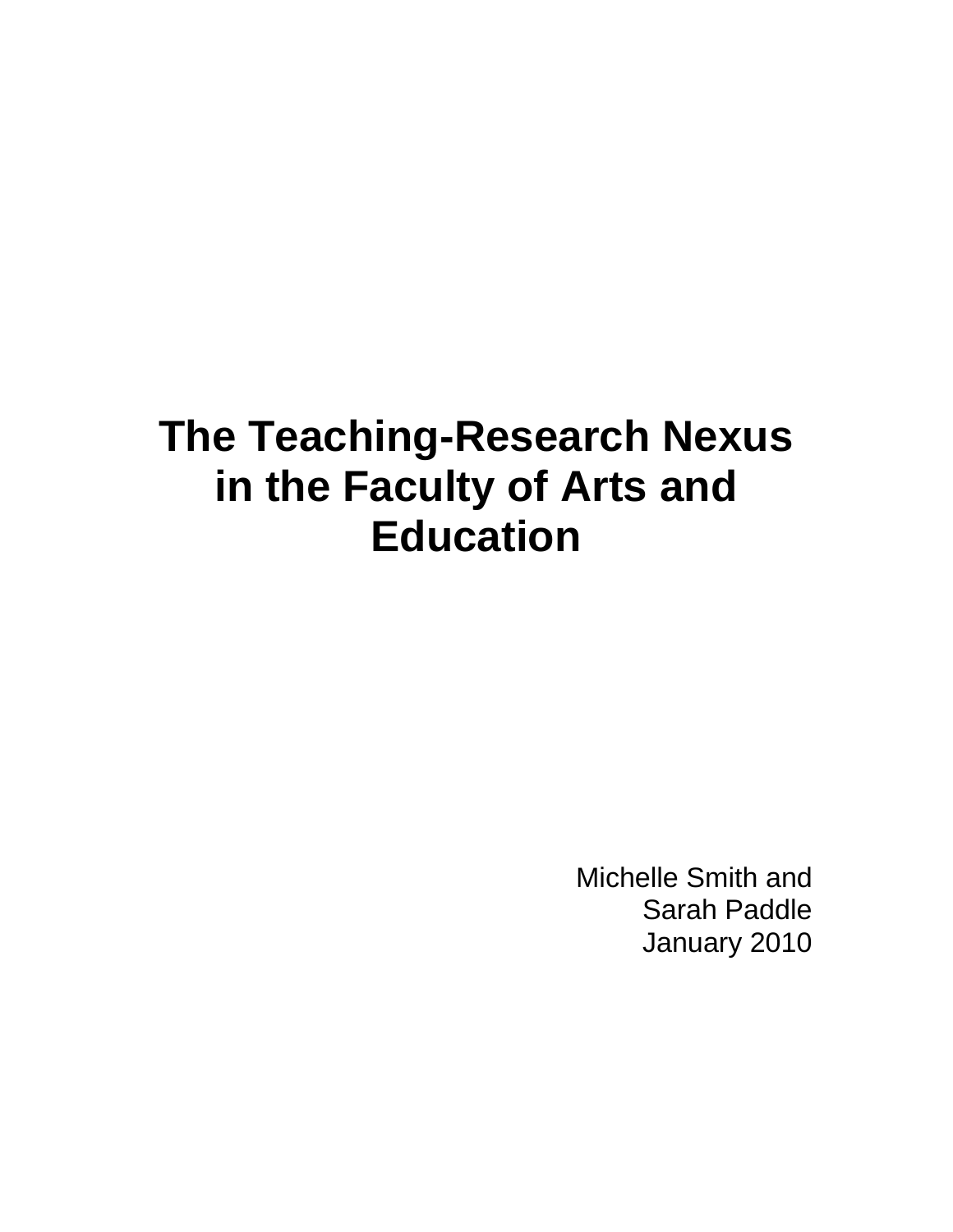## **TABLE OF CONTENTS**

| 1.             | CURRENT PRACTICE IN THE FACULTY OF ARTS AND<br><b>EDUCATION</b>                                                    | p.3   |
|----------------|--------------------------------------------------------------------------------------------------------------------|-------|
|                | Case study: School of Communication and Creative Arts<br>(Children's Literature sessional staff)                   |       |
|                | Case study: School of Education<br>(A/Prof. Simone White)                                                          |       |
|                | 2. CURRENT PRACTICE AT COMPARABLE INSTITUTIONS                                                                     | p.11  |
| 3.             | <b>FRAMEWORK</b><br>Staff strategies for bringing research to the classroom                                        | p. 14 |
|                | 4. POLICY DEVELOPMENT                                                                                              | p. 21 |
|                | 5. SPECTRUM OF TEACHING PRACTICE                                                                                   | p. 27 |
|                | 6. WORKS CITED                                                                                                     | p. 28 |
| 7 <sup>7</sup> | <b>APPENDICES</b>                                                                                                  |       |
|                | Appendix A: Good Practice Guide: Research-Based<br>Learning (Griffith University)                                  | p. 31 |
|                | Appendix B: Articulation of the Learning-Teaching-<br>Research Nexus (University of Wollongong)                    | p. 33 |
|                | Appendix C: Questions for academic leaders and<br>curriculum designers on the TRN within faculties and departments | p. 34 |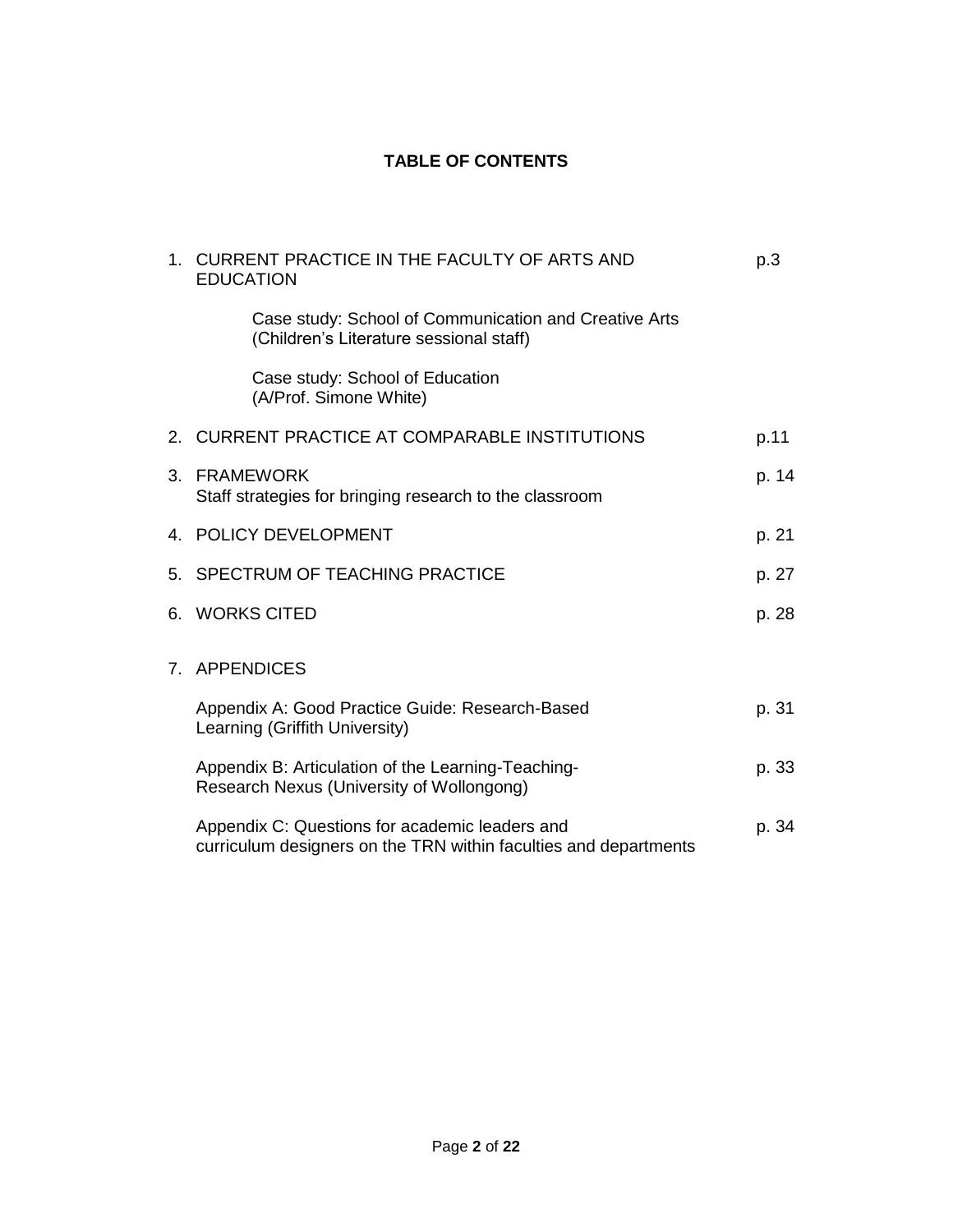## **INTRODUCTION**

This report examines the connections between teaching and research and proposes that this nexus should be fostered in the Faculty. The nexus between teaching and research can be encouraged through a range of different strategies depending on the nature of the higher education institution, as Alan Jenkins and Mick Healey elaborate (2005, p. 23). This report also proposes policy and staff strategies that will develop the TRN in the Faculty in ways that are progressive and beneficial to students and to those communities in which the University's campuses are located.

In the Us context the Boyer Commission's influential report on undergraduate education (1998) advocates that research skills must be progressively upgraded within courses (with an inquiry-based first year and a 'capstone' experience in the final year) and that units should be planned to develop these abilities in a graduated fashion. An overarching approach to course design that facilitates the TRN, rather than implementation at unitlevel, would be necessary to approximate the Boyer model, elements of which have been adopted at the University of Melbourne (Melbourne Model, 2009).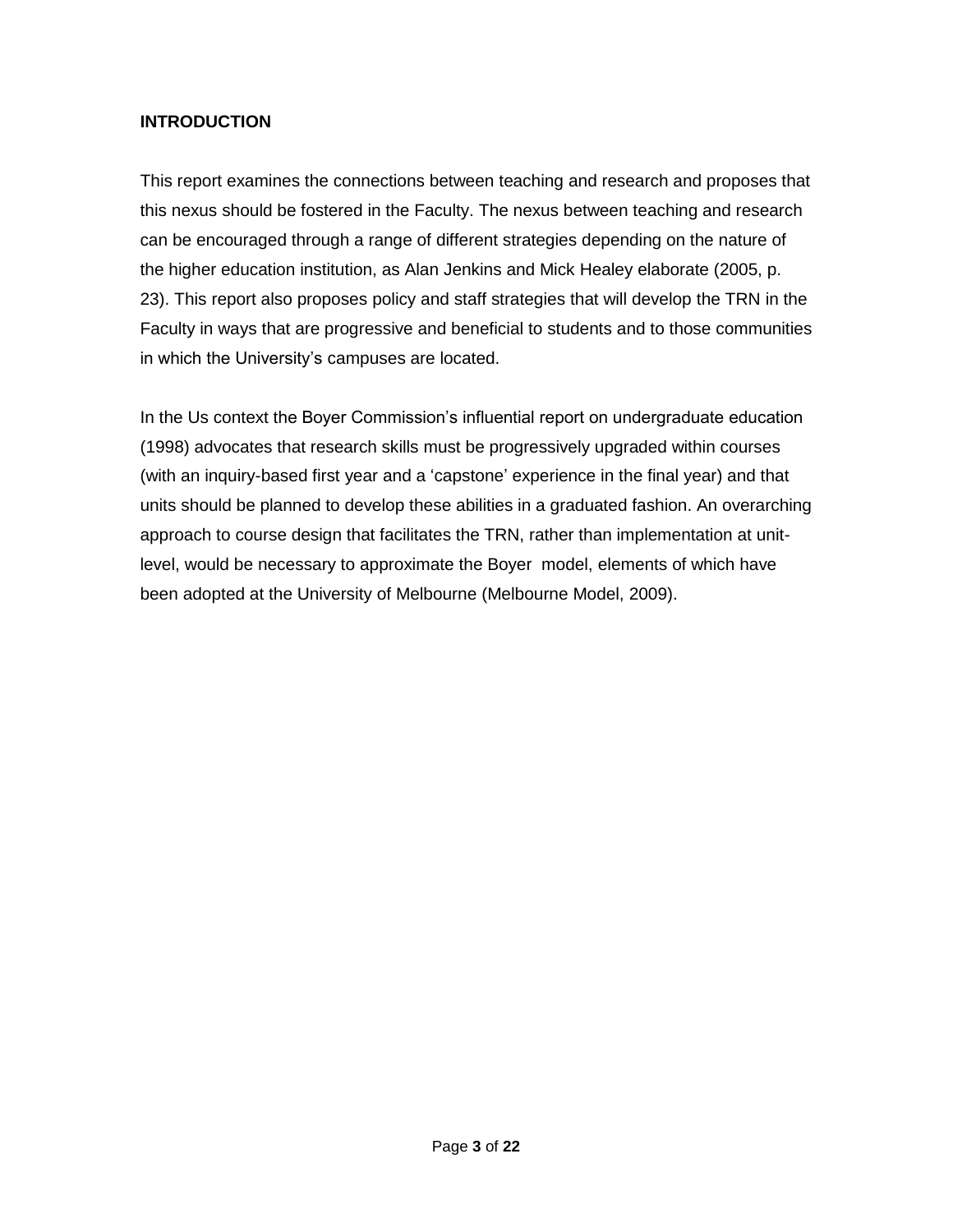## 1. **DEFINING THE TRN SPECTRUM OF TEACHING PRACTICE**

| <b>Introductory</b>                                                                                    | <b>Medium</b>                                                                                                                            | <b>Exemplary</b>                                                                                                                                                                                                                                                        |
|--------------------------------------------------------------------------------------------------------|------------------------------------------------------------------------------------------------------------------------------------------|-------------------------------------------------------------------------------------------------------------------------------------------------------------------------------------------------------------------------------------------------------------------------|
| Teacher may not meet the<br>criteria to be classified as<br>research-active.                           | Teacher is research-active.                                                                                                              | Teacher is research-active<br>and makes students aware<br>of his or her research.                                                                                                                                                                                       |
| Research methods integral<br>to units but without<br>reference to wider practice<br>in the discipline. | Actively inducts students<br>into research methods<br>practiced in the discipline<br>(gathering sources,<br>analysis and interpretation. | Mirrors own research<br>activities in class and<br>assessment tasks.                                                                                                                                                                                                    |
| Includes information from<br>recent research in class<br>materials/readings.                           | Introduces students to<br>current work in the field that<br>is emerging or undergoing<br>debate.                                         | In addition to introducing<br>current research that is<br>emerging or under debate,<br>explains how knowledge is<br>created and applied in the<br>discipline.                                                                                                           |
| Research tasks integrated<br>into units, but without<br>systematic development<br>across year-levels.  | Research skills developed<br>with some view to the<br>progressive building of<br>skills throughout the<br>course.                        | <b>Constructs and teaches</b><br>units in a way that develops<br>research skills (e.g. building<br>foundational skills and<br>knowledge in first year,<br>consolidating in second<br>year and extending in third<br>year), inducting students<br>into research culture. |
| Introduces students to the<br>concepts of knowledge<br>discovery, analysis and<br>interpretation.      | Includes some<br>opportunities for students to<br>interpret and analyse<br>problems.                                                     | <b>Actively creates</b><br>opportunities for problem or<br>enquiry-based learning.                                                                                                                                                                                      |
| Allows students to learn<br>independently.                                                             | Places emphasis upon<br>students as independent<br>learners and problem<br>solvers.                                                      | Places emphasis upon<br>students as independent<br>learners and problem<br>solvers.                                                                                                                                                                                     |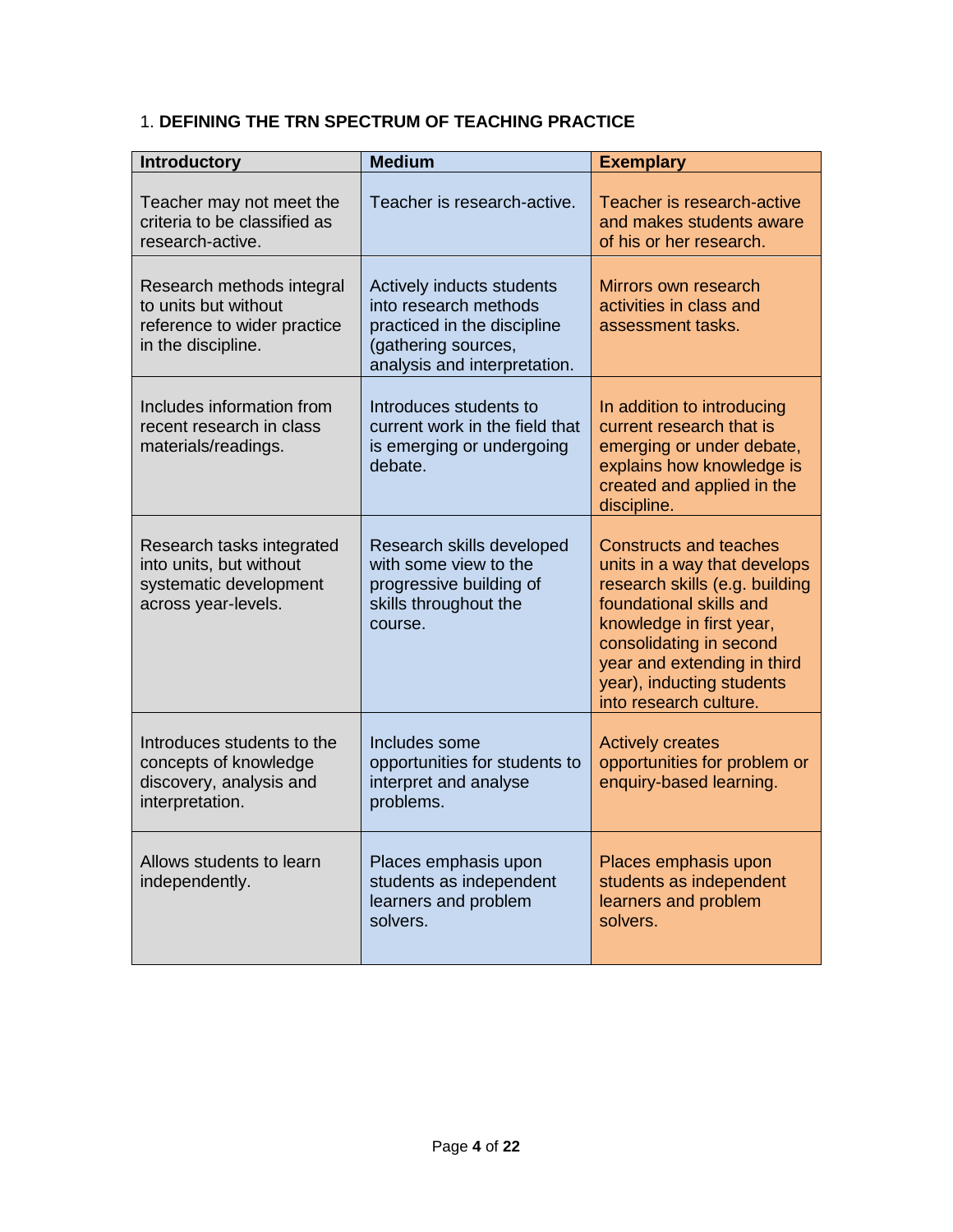## **2. DRAFT STRATEGIES FOR THE TEACHING RESEARCH NEXUS IN THE FACULTY OF ARTS AND EDUCATION**

(From *The Teaching-Research Nexus: A Guide for Academics and Policy-Makers in Higher Education* [www.trnexus.edu.au\)](http://www.trnexus.edu.au/)

#### **Strategy 1: Develop students' understanding of the role of research in their discipline**

- Develop the curriculum to bring out current or previous research developments in the discipline.
- Develop students' awareness of the nature of research and knowledge creation in their discipline.
- Develop students' awareness of learning from staff involvement in discipline research.
- Develop students' understanding of how research is organised and funded in the discipline, at Deakin University and in professions related to the discipline.

#### **Strategy 2: Develop students' abilities to carry out research**

- Students learn in ways that mirror research processes.
- Assess students in ways that mirror research processes (e.g. requiring students to have their work assessed by peers according to the house-style of a journal before submitting it to you).
- Provide 'training' in relevant research skills and knowledge.
- Ensure students experience courses that require them to do research projects; and that there is a progressive move to projects of greater scale, complexity and uncertainty (see Strategy 3).
- Develop student involvement in research.
- Develop abilities of students to communicate the results of their research in ways that are appropriate to the disciplinary community in which they are now participating.

#### **Strategy 3: Progressively develop students' understanding**

- Ensure that introductory courses induct students into the role of research in their discipline and present knowledge as created, uncertain and contested.
- Ensure that advanced courses develop students' understanding of research, and progressively develop their capacities to do research.
- Ensure that graduating year (capstone courses) require students to carry out a major research study and help them to integrate their understanding of the role of research in their discipline.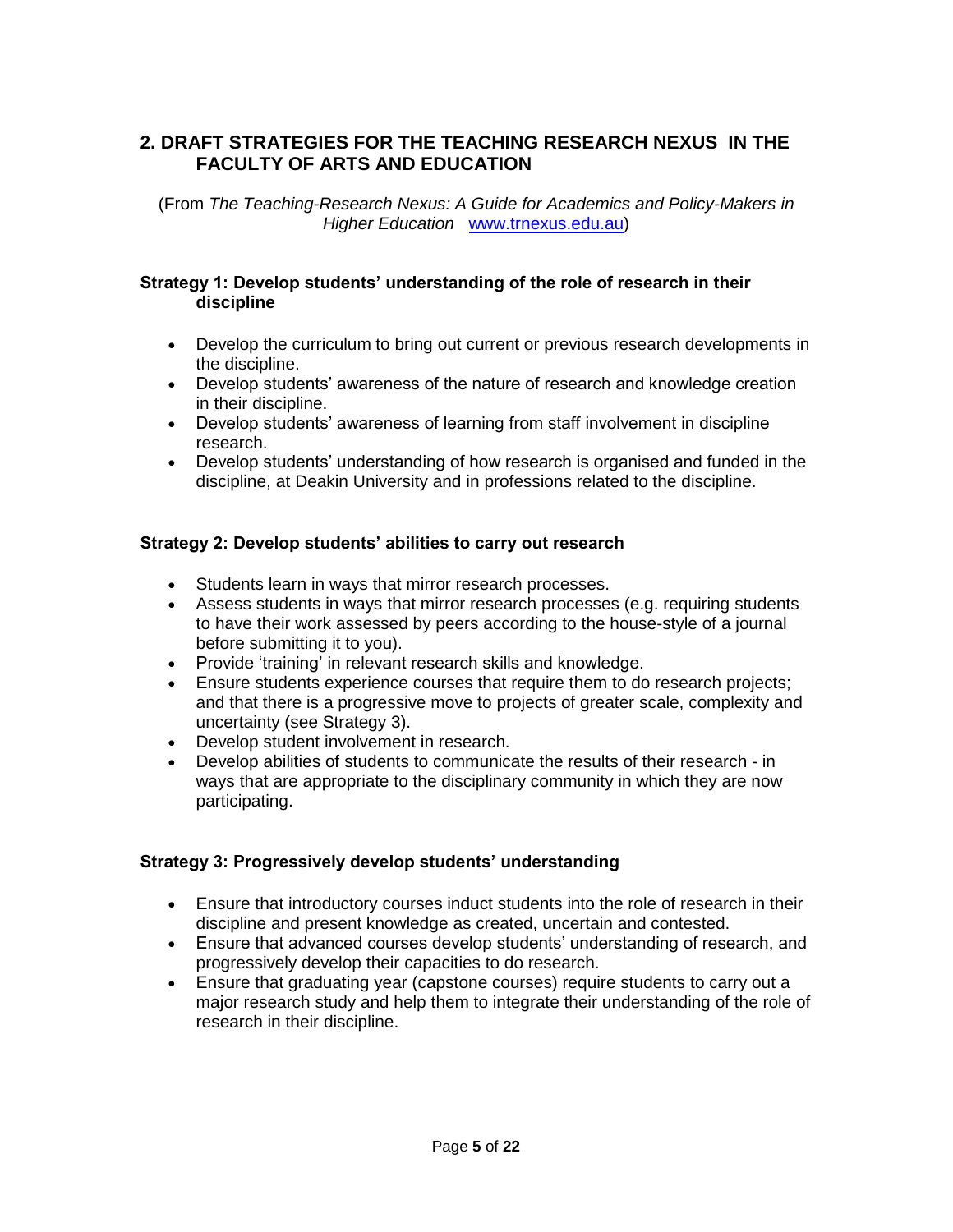## **Strategy 4: Manage students' experience of research**

- Limit the negative consequences for students of staff involvement in research; most important here is managing the student experience of the days (and sabbatical terms) when staff are 'away' doing research.
- Evaluate students' experience of research and feed that back into the curriculum.
- Support students in making clear to them the employability elements of research; this is particularly important for those students whose focus is on using a degree to get employment, and who may not otherwise appreciate the value of a research-based approach.

#### **Strategy 5: Develop staff capacity to connect discipline-based research and teaching**

- Develop shared disciplinary and departmental understandings of teaching and research relations through regular staff discussions and professional development seminars on the subject.
- Make a point of collecting and sharing examples of good practice in the TRN within and across departments.
- Regularly gather and reflect on student feedback on their experiences with the TRN. Share findings with colleagues and close the loop by feeding back to students.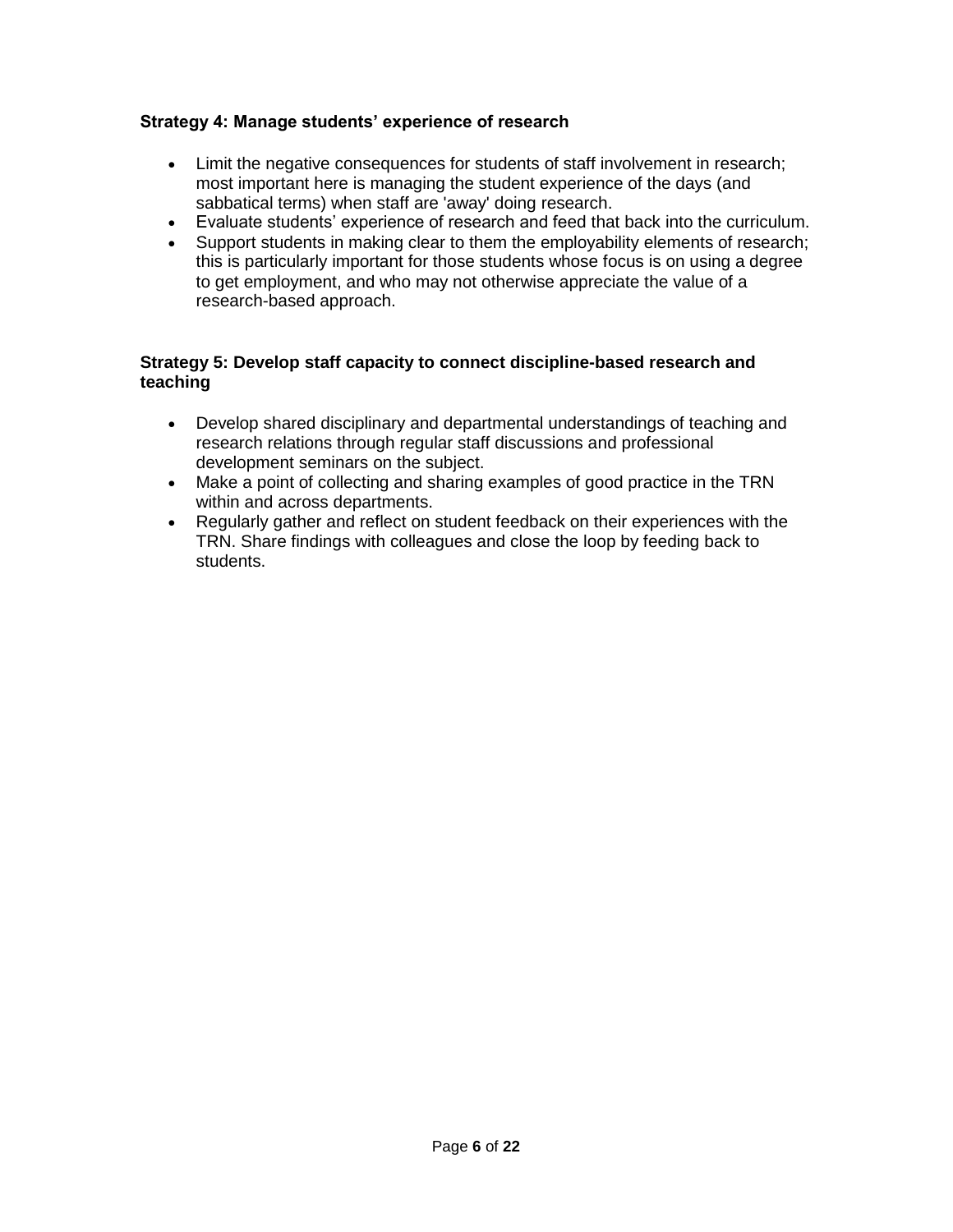## **Draft Faculty of Arts and Education Teaching Research Nexus Plan 2010**

(Informed by suggestions from Jenkins and Healey (2005) and the recommendations of Krause et. al. (2008))

## **Faculty-centred policy**

 Make the goal of effectively drawing together teaching and research central to the vision of the Faculty of Arts and Education.

## **Awareness**

- Plan events and publications to raise awareness of the TRN among staff.
- Explain the Deakin understanding of the TRN to students and involve them in its evolution.

## **Curriculum**

- Review current courses for the extent to which they facilitate the TRN.
- Ensure support is provided for implementation of the TRN at School level, particularly in assisting Unit Chairs to develop curriculum.
- Expect the TRN to be central to the curriculum and that high-level researchers are involved in its creation and revision.
- Create links between Faculty research centres and the curriculum.
- Include student research journals and conference presentations and seminars in assessment.

#### **Disciplinary differences**

- Allow for disciplinary variations across the Faculty by enabling Schools to formulate strategies that suit relevant disciplinary contexts.
- Create discipline-specific (or Faculty-specific) indicators within the Faculty in consultation with each School to complement the University-wide Teaching and Learning Plan.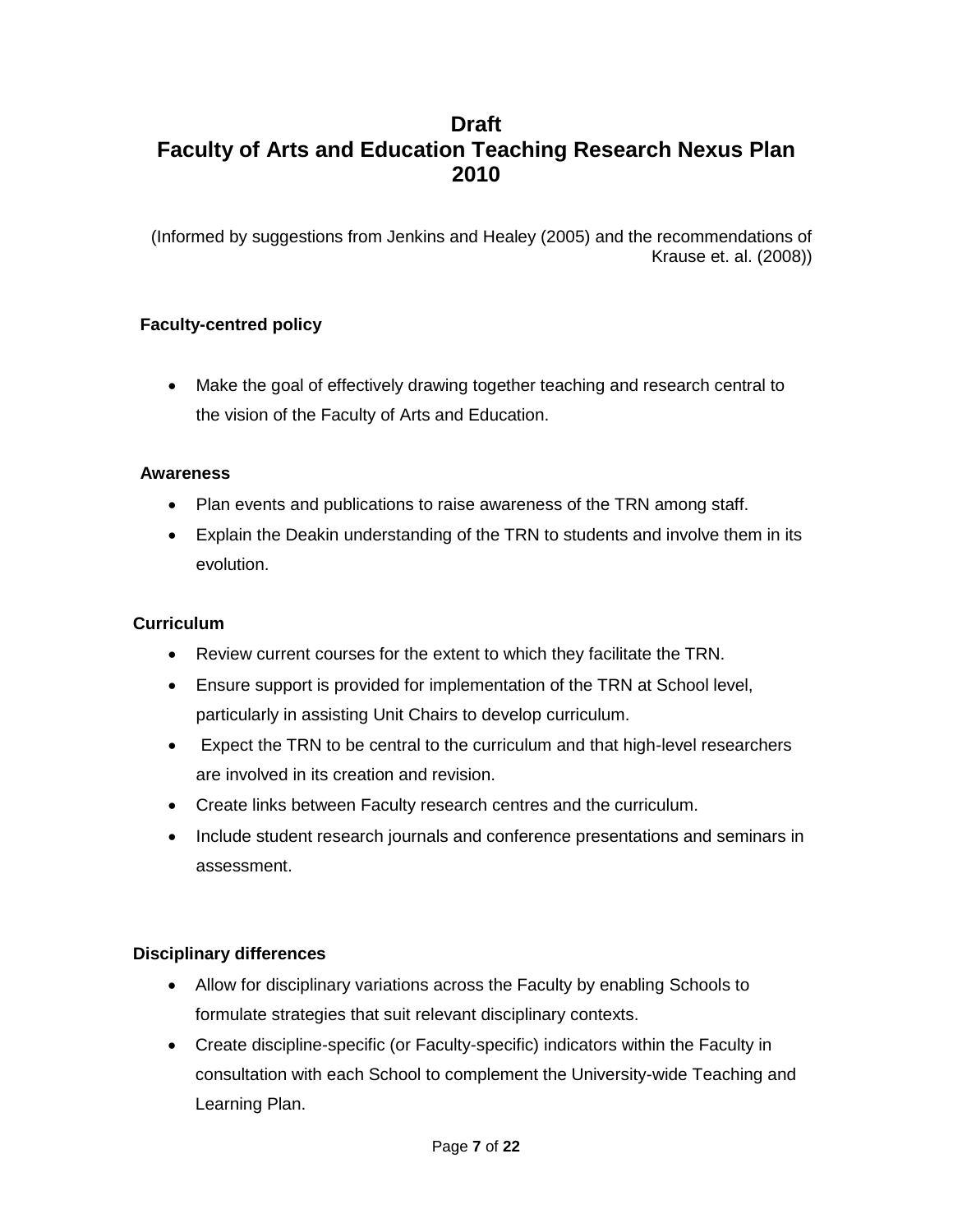## **Rewarding staff and recognising the value of teaching**

- Awards for excellent practice should link teaching and research.
- Provide grants for research into teaching in higher education.

## **Broader initiatives**

 $\overline{a}$ 

- Develop benchmarking agreements with similar faculties who prioritise the TRN.
- Ensure that the criteria for promotion, rewards and performance development reviews value the TRN.<sup>1</sup>
- Promote Deakin University as a facilitator of both leading research and highquality teaching.
- Ensure that the TRN is incorporated in strategic and operational planning as well as audit processes.

## **3. DEAKIN UNIVERSITY TEACHING AND LEARNING PLAN 2009 AND THE TRN**

1. Implementing an effective teaching-research nexus to enrich the student experience through the direct involvement of researchers in both course development and delivery.

| <b>Action</b>                                                                                                                | <b>Performance</b><br>measure                                                                                                                                                                    | <b>Expected outcome</b>                                                                                                                             | 2009 Outcomes in<br><b>Arts and Education</b>                            |
|------------------------------------------------------------------------------------------------------------------------------|--------------------------------------------------------------------------------------------------------------------------------------------------------------------------------------------------|-----------------------------------------------------------------------------------------------------------------------------------------------------|--------------------------------------------------------------------------|
| 3.1 Ensure all course<br>teams include input<br>from relevant leading<br>researchers in the<br>course development<br>process | Documented<br>evidence in new<br>undergraduate and<br>postgraduate by<br>coursework course<br>introduction and<br>course review<br>documents of the<br>input provided by<br>leading researchers. | All new<br>undergraduate and<br>postgraduate by<br>coursework courses<br>submitted for approval<br>from mid 2008. All<br>courses by end of<br>2012. | To be included in<br>course accreditation<br>documentation from<br>2009. |

 $1$  At the University of Auckland, academics applying for promotion are required to show how their research and teaching are linked (Gibbs, 2002, p. 11).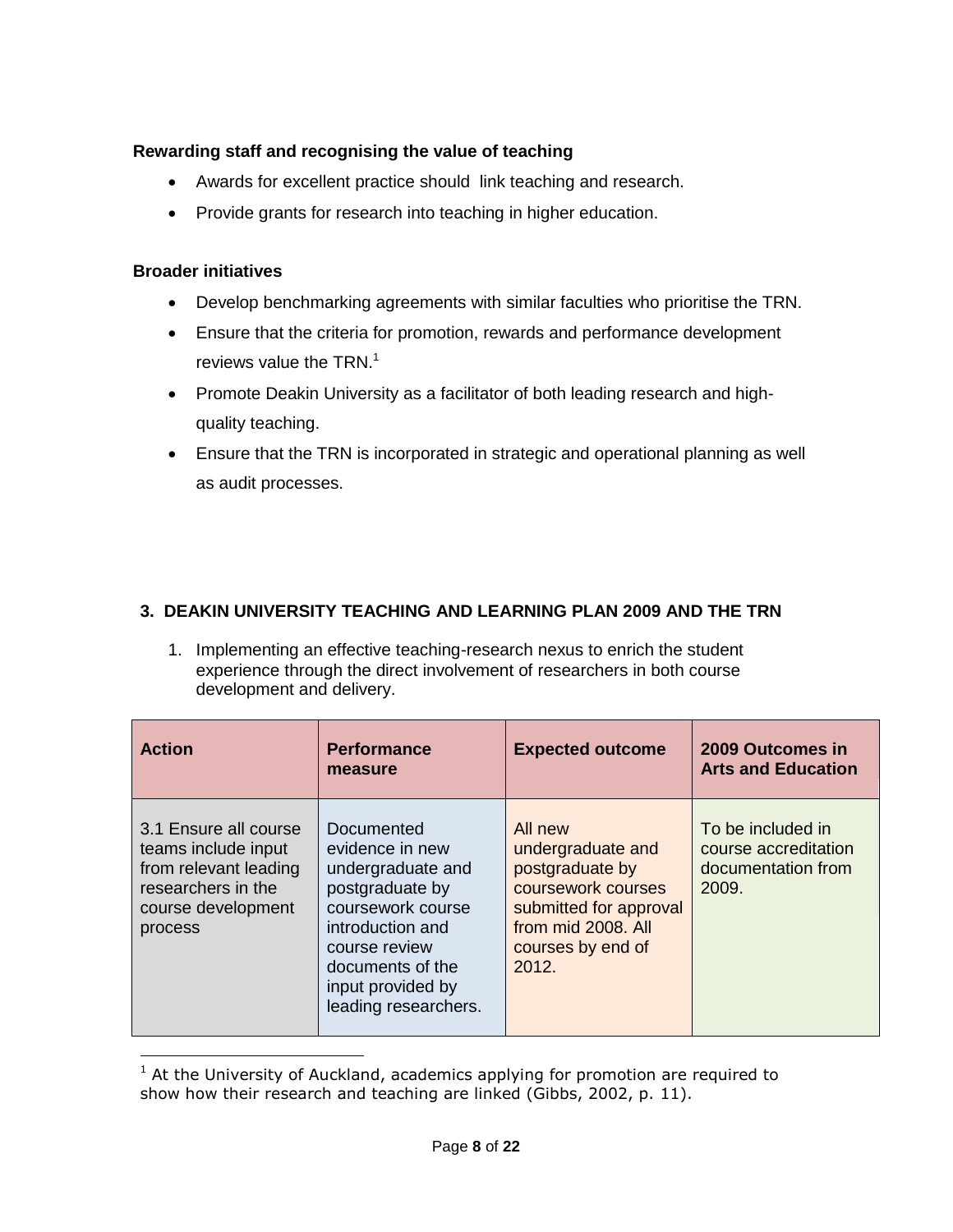| 3.2 Ensure students<br>are exposed to<br>leading researchers<br>wherever possible at<br>some point in their<br>course.                                                                     | Number of<br>undergraduate and<br>postgraduate by<br>coursework courses<br>where there is<br>documented evidence<br>that all students are<br>exposed to a leading<br>researcher.                                    | 20% of courses by<br>end of 2009. 50% by<br>end of 2012.                                                                                                                               | Data on this indicator<br>was not collected in<br>2008. The Faculty<br>proposes to collect<br>evidence on this<br>throughout 2009.                                                                                                                                                                                                                                                                       |
|--------------------------------------------------------------------------------------------------------------------------------------------------------------------------------------------|---------------------------------------------------------------------------------------------------------------------------------------------------------------------------------------------------------------------|----------------------------------------------------------------------------------------------------------------------------------------------------------------------------------------|----------------------------------------------------------------------------------------------------------------------------------------------------------------------------------------------------------------------------------------------------------------------------------------------------------------------------------------------------------------------------------------------------------|
| 3.3 Provide<br>opportunities for<br>capable students to<br>include active<br>involvement in a<br>Deakin-led research<br>project as part of their<br>undergraduate (pre<br>honours) course. | Number of<br>undergraduate<br>courses (excluding<br>honours) in which this<br>opportunity is<br>available.<br>Number of<br>undergraduate<br>students (pre<br>honours) involved in a<br>leading research<br>project. | Opportunity<br>available in at least<br>$50\%$ of<br>undergraduate<br>courses (excluding<br>honours) by 2012.<br>At least 50 students<br>per year take up this<br>opportunity by 2012. | Unlikely to meet<br>target. The Faculty<br>does not usually find it<br>appropriate to include<br>students in the<br>disciplines<br>represented in our<br>research profile. The<br>Faculty does provide<br>research experiences<br>for senior students in<br>research based<br>internships, work<br>placements, and<br>study abroad<br>experiences.<br>Unlikely to meet<br>target. See comments<br>above. |

**Fig. 1 Strategy 3, 2009 Teaching and Learning Plan: Assessment of Faculty of Arts and Education performance against University-wide TRN indicators in 2009**

## **4. CASE STUDIES**

The following two case studies provide selected examples of how the TRN is already in place in the Faculty.

**Faculty Case Study One: School of Communication and Creative Arts Professional Development for Sessional Staff in Children's Literature**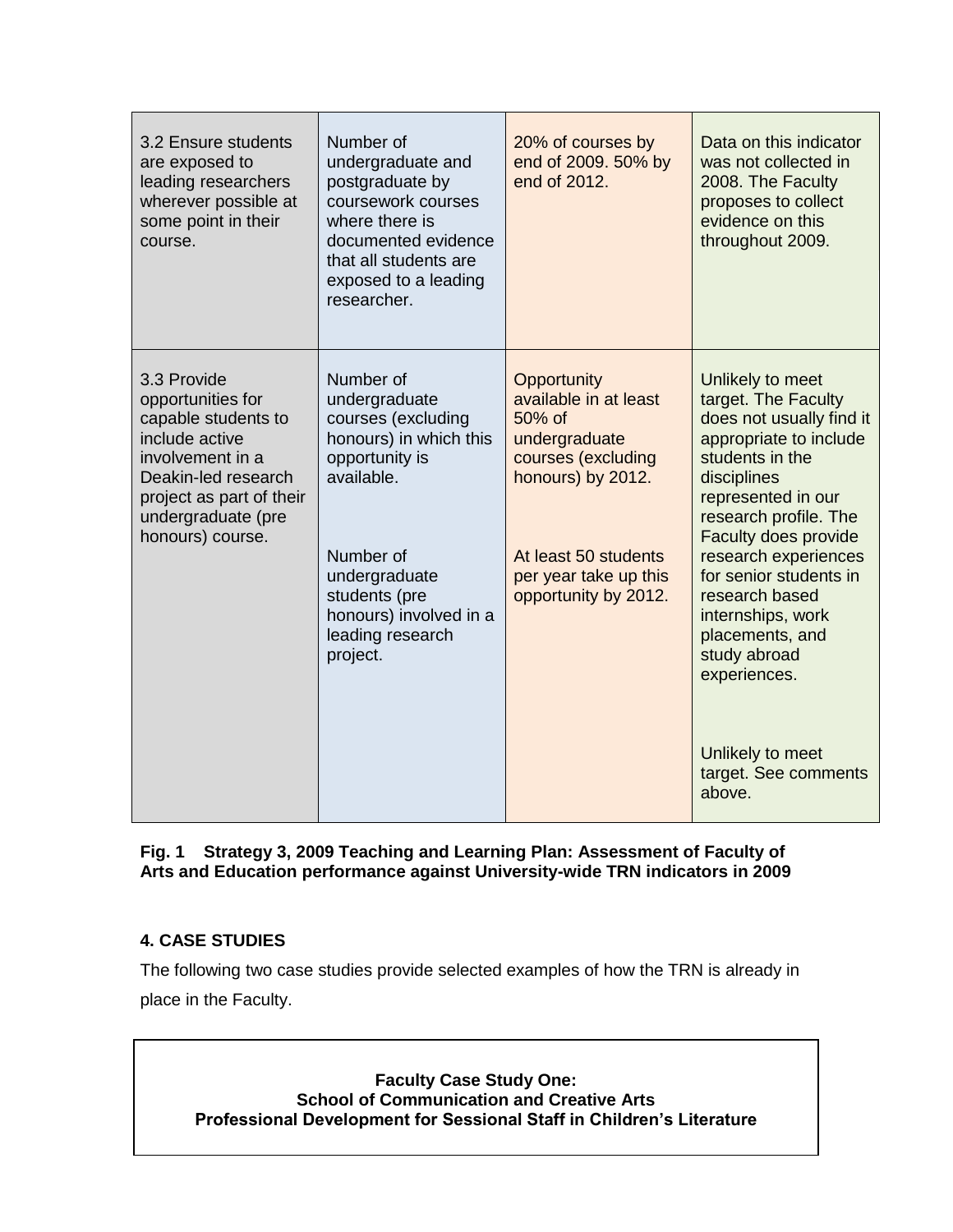A significant percentage of face-to-face teaching within the faculty is conducted by sessional staff: 19 per cent of FTE in the School of Communication and Creative Arts, 23 per cent of FTE in the School of Education, with an average of 17 per cent across the Faculty as at 31 December 2008 (Smith and Paddle, 2008, p. 2). These staff members do not receive funding to support the development of research publications and conference attendance, nor do they receive the same degree of professional development in relation to their teaching as continuing staff. Given the amount of undergraduate teaching conducted by sessionals, in order to facilitate the TRN, engagement of sessionals is a useful strategy.

Dr Liz Parsons, a tenured staff member in Children's Literature, obtained Faculty funding to encourage a connection between the research of sessional and their teaching. Five sessional and contract staff from the Burwood, Geelong and Warrnambool campuses were partially funded to travel to the major international conference in their discipline, the International Research Society for Children's Literature Congress in Frankfurt. The curricula of the subjects in which the sessional staff taught were modified to allow staff to model their experience of drafting a conference abstract and developing a research paper from this initial proposal. Assessment in the subject ALL154/254 required students to submit an abstract for one piece of assessment, which was then developed into a final essay in response to tutor comments and peer feedback via the Children's Literature Hub, a unique model of online teaching trialled in Trimester two 2009.

## **The project goals were as follows:**

- to develop sessional/contract staff capacity to connect discipline-based research and teaching by featuring their research in the classroom;
- to engage student learning in ways that mirror research processes by instituting a tutor-led module that draws on the teacher's specific knowledge and expertise;
- to increase student motivation to undertake research practice through tutor-led modelling;
- to appropriately value the contribution of sessional/contract staff by providing professional development opportunities that enhance their career prospects;
- to evaluate the impact of investment in the teaching-research nexus implemented at sessional staff level.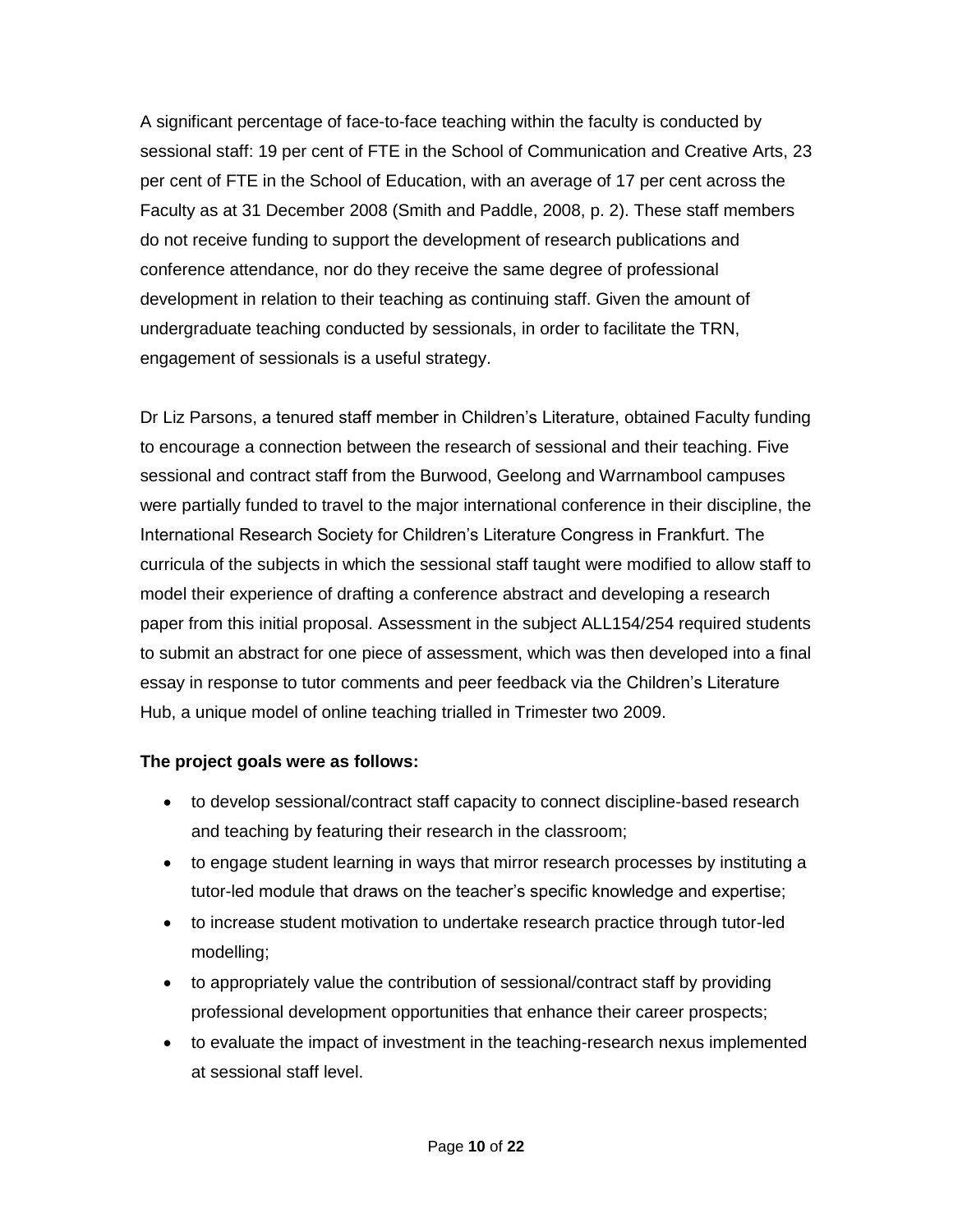The team of sessional staff has delivered a seminar within the Faculty to report on the project, noting both its personal and pedagogic benefits, and is currently preparing a refereed journal article to convey the results to a broader audience. At this preliminary stage, it is worth observing the benefit of the project for the scholarship and professional development of these sessional staff members, all of whom will continue to teach in the Faculty in 2010.

#### **Faculty Case Study Two: School of Education Professional Experience and the Master of Teaching A/Professor Simone White**

A number of staff members in the School of Education research in the field of Professional Experience and the scholarship of teaching, and are bringing their shared knowledge of leading research to curriculum development. In 2009, visiting Australian and international scholars were invited to deliver workshops on the latest research in the field culminating in a collection of key papers that have informed practice. These initiatives have assisted staff in using theory to inform decision making on course design.

The new Master of Teaching (commencing in 2010) is a key example of the approaches being used in the School to improve Professional Experience and teacher education based on research and will be a catalyst for future change in other courses. Staff, who have developed this new Master's program, including Associate Professor Simone White as Director of Professional Experience, have drawn on research that argues that the traditional model of placing individual student teachers is flawed. The Master of Teaching adopts a new model of placing student teachers in whole school clusters, in which students are placed in a number of schools, work in a team-based structure and gain experience across year levels. While other universities are moving toward teambased approaches, Deakin's Master of Teaching will be unique because it involves 'teams' of primary and secondary schools in diverse communities which will more adequately prepare student-teachers for working with students from diverse backgrounds through their experiences across the schools and other educational settings. Enabling student teachers to experience a range of year-levels in both primary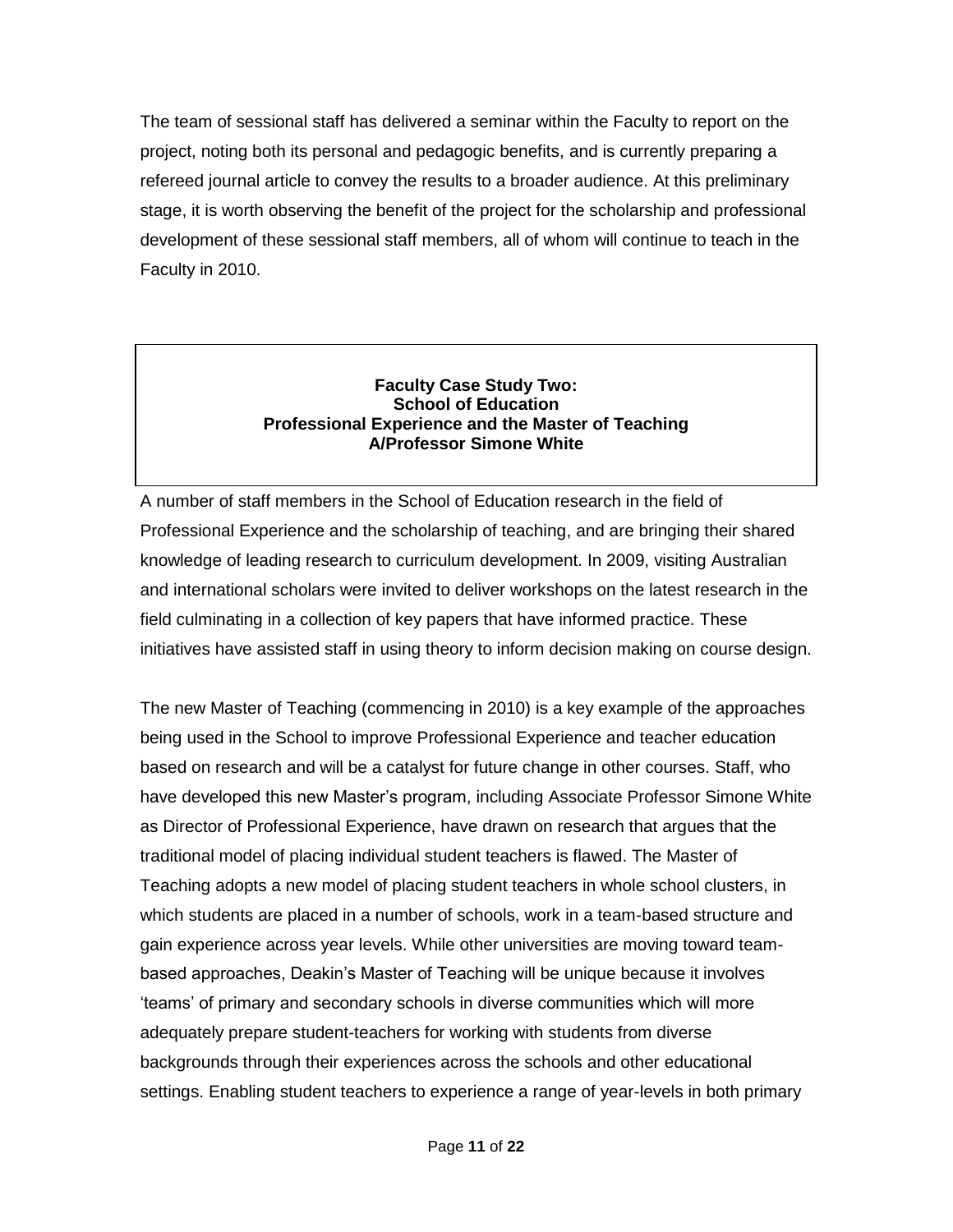and secondary schools adopts a holistic approach to student learning in which student teachers acquire knowledge about the different stages of child development and provides an opportunity to discuss with many different teachers. Their placements also incorporate work beyond the classroom, shifting the learning focus out to the whole school and community it sits within, preparing students to better plan their classroom activities.

The new Master of Teaching makes the nexus between practice, research and theory more seamless, using a partnership model that breaks down the idea that universities only provide the theory and teaching in schools, the practice. It cultivates the link between studying and teaching, including in its three professional experience units time in classrooms, schools and communities.

## **5. TRN AT COMPARABLE INSTITUTIONS**

The research-intensive Group of Eight universities, which attract the lion's share of research funding, are leading the way in developing policy to facilitate the TRN. A number of other universities in Australia and similar institutions internationally who adopt innovative teaching practice also offer examples that could serve as models for initiatives at Deakin.

Griffith University's Institute for Higher Education has produced a detailed 'Good Practice Guide' (APPENDIX A), which puts forward eight broad strategies for drawing together teaching and research, as follows: draw on personal research in designing and teaching courses; place the latest research in the field within its historical context in classroom teaching; design learning activities around contemporary research issues; teach research methods, techniques and skills explicitly within programs; build smallscale research activities into undergraduate assignments; involve students in departmental research projects; encourage students to feel part of the research culture of Departments; and infuse teaching with the values of researchers. These practices are being fostered as part of Griffith's *Academic Plan 3*, in which the University aims to attract students through its 'distinctive 'signature' experience', which emphasises research-based learning opportunities (p. 13). As part of achieving this goal, the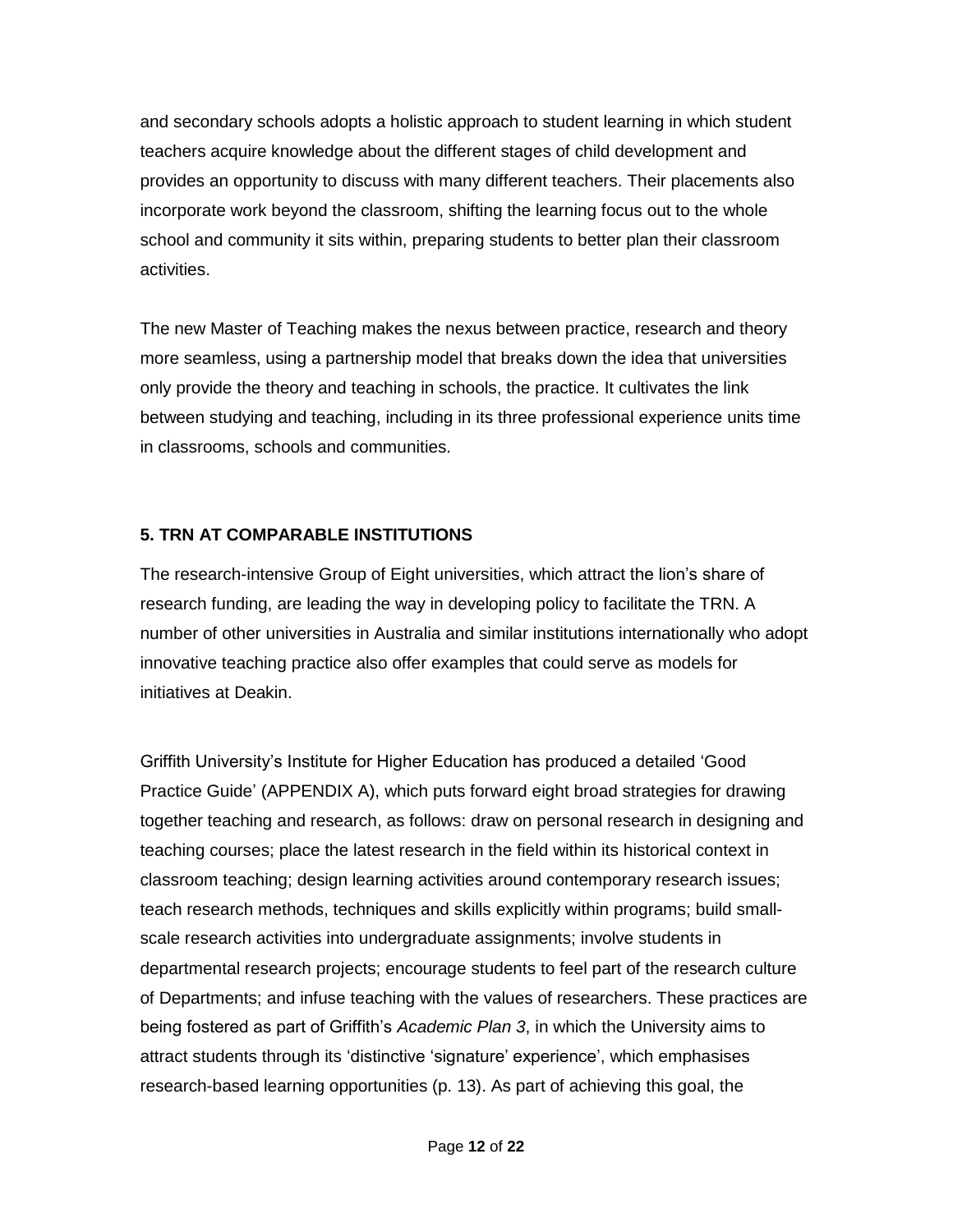University has adopted a staff development program through the Griffith Institute for Higher Education with a focus on work-integrated learning and research-based learning.

In section 4 of this report, on policy development, we note the University of Wollongong's methodology for developing policy on the TRN. In the following case study from the Faculty of Creative Arts, we can see how UOW's policies are working in practice. Staff member Lotte Latukefu integrated student reflection and peer learning into the music performance program (Latukefu, n.d.). Peer learning, in which students assess each others' performance, is not generally used as a strategy in studio singing teaching, but consultation with colleagues in UOW's Faculty of Education, who introduced Latukefu to the sociocultural theories of Vygotsky, enabled her to find a key piece of research on which to base the curriculum. To support the introduction of reflective practice to the course (in which students kept a journal), the Centre for Educational Development and Interactive Resources assisted in the development of 'scaffolding' for the process of reflective writing. Latukefu describes the process of student development across the years of the course, as they are progressively afforded more freedom in their reflective writing and peer assessment from an initial high-level of staff involvement. This case study demonstrates the need to look at the curriculum across units to develop a graduated approach to student learning in relation to the TRN and the necessity of support from the Institute of Teaching and Learning for curriculum redesign.

Other institutions provide particular examples of excellent practice in Education, such as the University of Otago, New Zealand. Students in pre-service teacher education utilise portfolios as a space for 'authentic enquiry', focusing on the process of learning and reflecting on practice as the curriculum developed (Jenkins et. al., 2007, p. 50). Using practice that would be transferable to Education, second- and third-year students in Sociology at the University of Warwick, UK, evaluated their peers' experience of teaching and learning. The students used methods including focus groups, interviews and participant observation and their results have involved students in Departmental academic debate (Jenkins et. al., 2007, p. 64).

#### **6. POLICY DEVELOPMENT**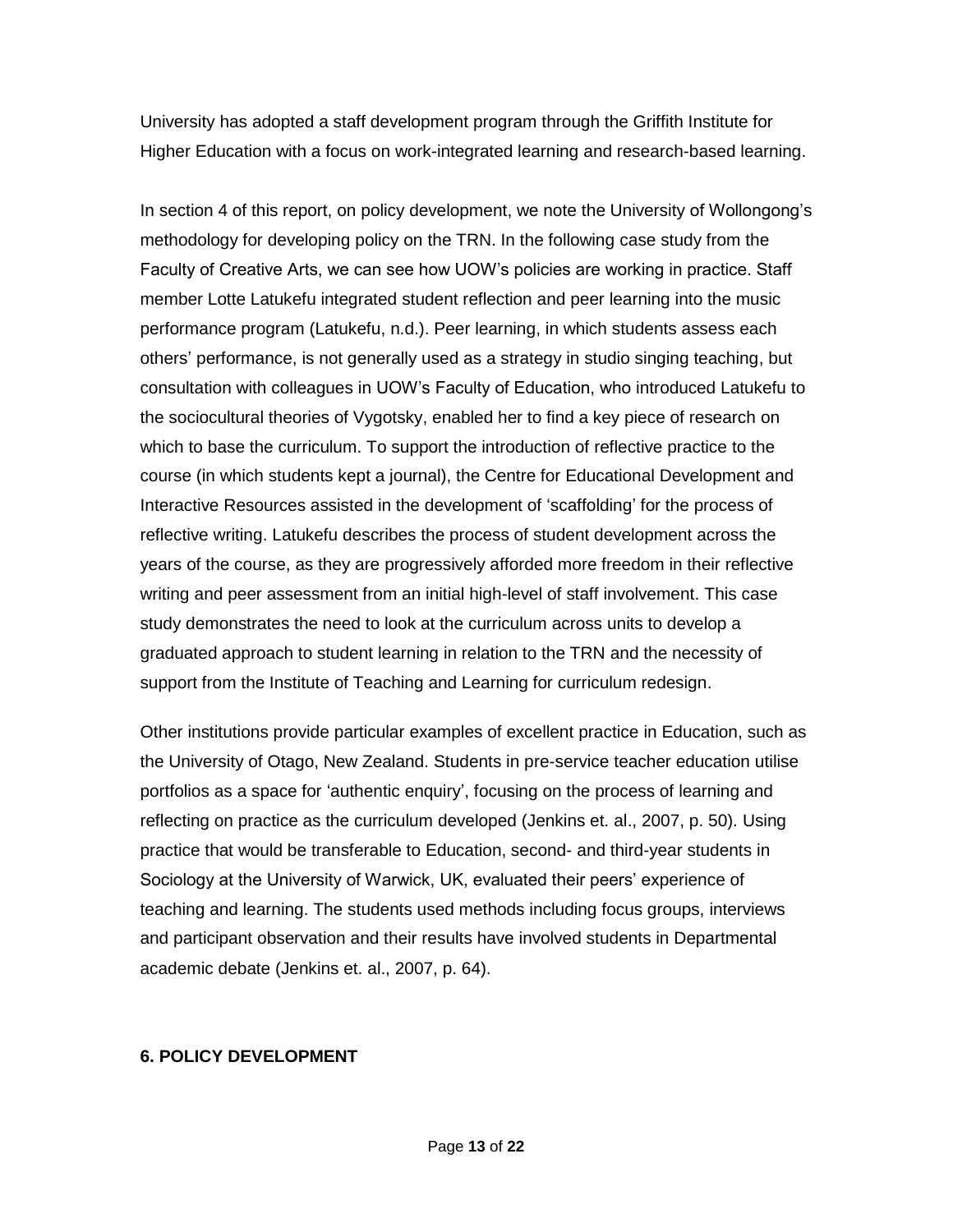The majority of Australian institutions that have implemented detailed policy relating to the TRN belong to the Group of Eight, research-intensive universities. For example, Monash University has positioned the development of the TRN as central to its statement of purpose. In its 'Monash Directions 2005', the University states:

To achieve this aim, we will integrate an international dimension into our interpretation of the teaching-research nexus and ensure that this unique fusion applies in all programs taught by the university. We will also identify universities that may be adopting similar approaches and endeavour continuously to improve our performance in relation to them.

This policy statement also gestures toward the way that each University can devise an individualised approach to the TRN to suit its own strengths and strategic direction. The recent approach taken by the University of Wollongong shows how an institution similar to Deakin developed its own university-wide policy.

## **Policy at a comparable institution: The University of Wollongong**

In response to a strategic directive from 2007, the University of Wollongong carried out several projects relating to the TRN in 2008. Three working groups were formed, each of which held discussions and convened seminars attended by university staff: 'Learning– Researching–Teaching Nexus: Focus on research awareness, access and appreciation for undergraduate students'*, '*Honours: Focus on raising profile of Honours programs as research activities' and 'Curricula: Focus on teaching-research linkages in curricula'. The groups surveyed students using the Student Experience Questionnaire, instigated course reviews and approval processes and made connections between the university's learning and teaching program and the nexus. The outcomes of the three working groups included the production of a 'Learning-Teaching-Research Nexus' website and an Honours website; case studies of good practice and an articulation of the nexus at the University were also published. In its articulation of the TRN (APPENDIX B), the University of Wollongong commits to strengthening the TRN through academic programs that foster 'knowledge of current research', 'theory and practice of current research', 'critical thinking and enquiry', 'engagement in a scholarly community' and 'reflective practice'.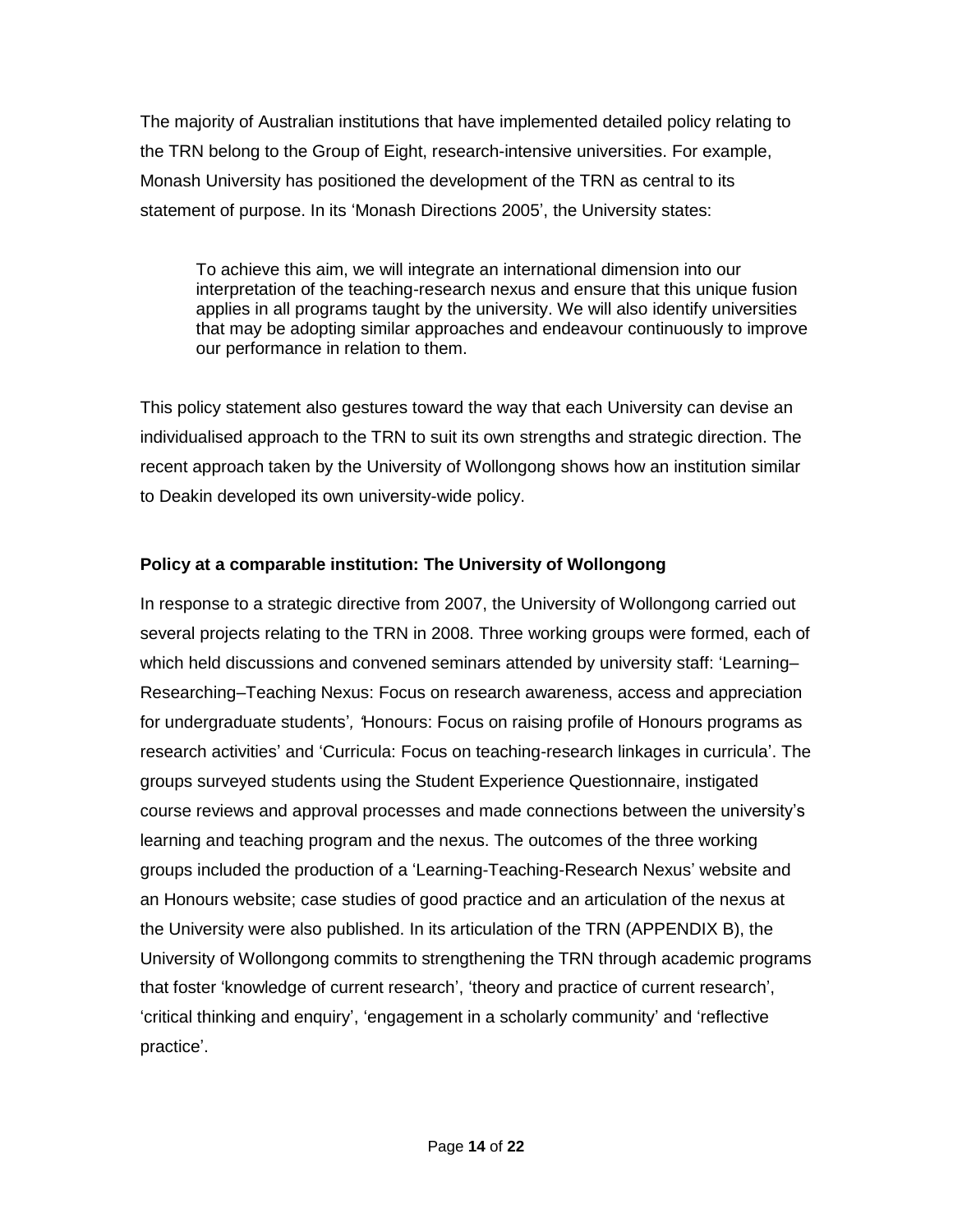## **Accounting for Disciplinary Differences in Policy**

Alan Jenkins (2004, p. 19) observes that disciplinary variations impact upon the way in which teaching and research interrelate, not only through the way in which knowledge is regarded, but also on the pedagogy and curricula in each discipline. Furthermore, Krause et. al. complicate the idea of distinct disciplinary patterns, arguing that there may be 'as many differences across disciplines as within disciplines' (2008, p. 5). In addition, in Faculties of Education, pedagogic and disciplinary research may overlap: 'the scholarship of teaching and learning may in fact be very much part of their disciplinary focus' (Krause et. al., 2008, p. 23).

As such, Faculty-wide policy needs to allow for the different kinds of pedagogy used in each discipline, and particular scholarly approaches within them. A centralised strategy that does not allow for these variations is unlikely to be successful. The university-wide strategies from the Deakin 2009 Teaching and Learning Plan demonstrate the difficulty of a universal approach, with its inclusion of indicators that do not represent preferred practice in Arts and Education. Gibbs suggests that 'it is essential to allow and encourage departments to work out how this benefit [of research on teaching] might best operate in their own unique context, and to develop and support locally varied strategies accordingly' (2003, p. 11). The draft policy suggestions below attempt to factor in the need for some freedom to apply specific methods to suit varying subject matter both within and across disciplines.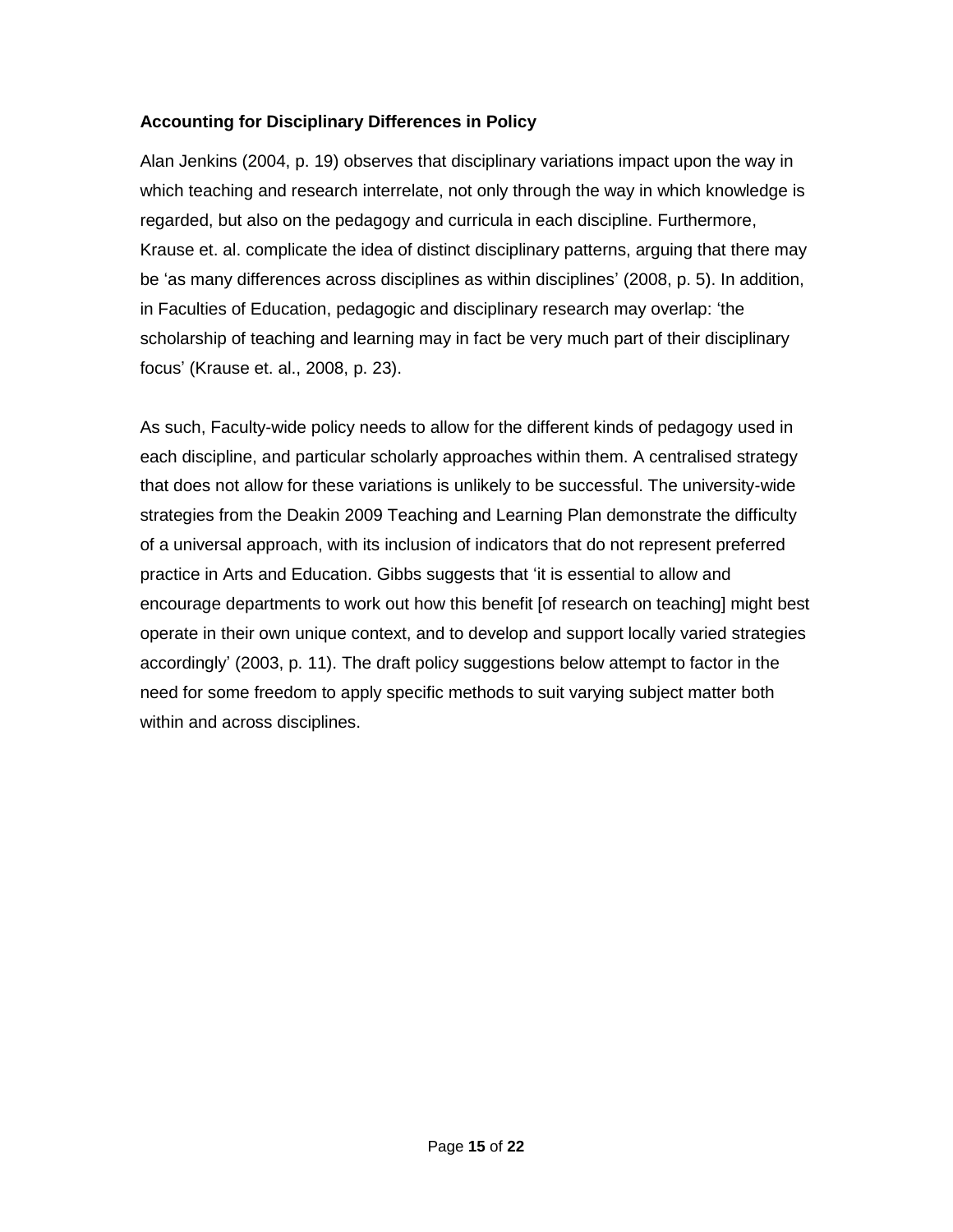## **WORKS CITED**

Australian National University, ANU to 2005: Preparing Ourselves.

- Boyer Commission on Educating Undergraduates in the Research University. *Reinventing Undergraduate Education: A Blueprint for American's Research Universities*. Stony Brook: State University of New York, 1998. <www.naples.cc.sunysb.edu/pres/boyer.nsf/>
- Brew, Angela. 'Research-led Teaching and Scholarship of Teaching Project.' Institute of Teaching and Learning, University of Sydney, 2003.
- Children's Literature Hub, Deakin University, <www.deakin.edu.au/childrens-literaturehub> [requires log-in]
- Deakin University, Functional Area Plan: Teaching and Learning, <http://www.deakin.edu.au/vice- chancellor/assets/resources /teaching-andlearning-plan-2009.pdf>
- Gibbs, Graham. 'Institutional Strategies for Linking Research and Teaching.' *Exchange* 3 (2002), pp. 8-11.
- Goebel, Silke and Gennari, Silvia. 2006, 'Involving students in the research of faculty members through the development of a departmental undergraduate research scheme', The Higher Education Academy Psychology Network, <www.psychology.heacademy.ac.uk /.../p20070522\_Goebel\_CaseStudy\_VI\_Final.doc>
- Griffith University, 2007, *Academic Plan 3*, <http://www.griffith.edu.au/aboutgriffith/planspublications/pdf/ academic-plan-3-20071115.pdf>
- ---. 'Good Practice Guide: Research-Based Learning', <http://www.griffith.edu.au/gihe/pdf/gihe\_tipsheet\_web\_rbl.pdf>
- Jenkins, Alan. 'Designing a Curriculum that Values a Research-Based Approach to Student Learning.' LTSN Generic Centre, 2002, http://www.brookes.ac.uk/genericlink/documents/creative-curriculumV2.doc!
- Jenkins, Alan and Mick Healey. 'Institutional Strategies to Link Teaching and Research.' The Higher Education Academy, 2005. <http://www.heacademy.ac.uk/assets/York/documents/ourwork/research/Instituti onal strategies.pdf>
- Jenkins, Alan, Mick Healey and Roger Zetter. *Linking Teaching and Research in Disciplines and Departments.* The Higher Education Academy, 2007. <http://www.heacademy.ac.uk/assets/York/documents/LinkingTeachingAndRese arch\_April07.pdf>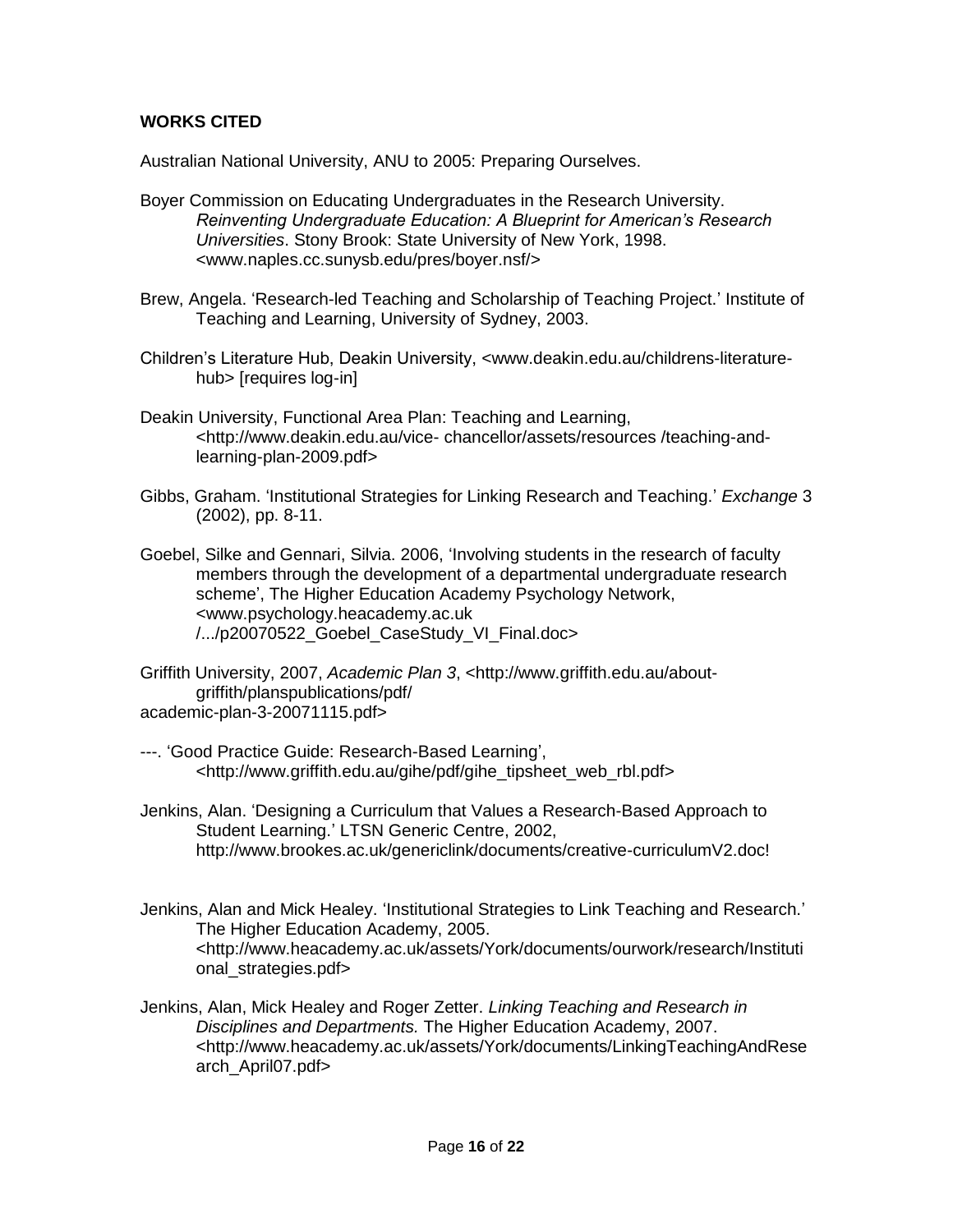- Johnson, Kevin. ''Ways of Knowing' is Also a New Way of Teaching and Learning.' *CfL Reflexions* 1.1, 2005, [http://apps.medialab.uwindsor.ca/cfl/reflexions/volume01/issue01/Ways\\_of\\_Kno](http://apps.medialab.uwindsor.ca/cfl/reflexions/volume01/issue01/Ways_of_Knowing.htm) [wing.htm](http://apps.medialab.uwindsor.ca/cfl/reflexions/volume01/issue01/Ways_of_Knowing.htm)
- Krause, Kerri-Lee et. al. *The Teaching-Research Nexus: A Guide for Academics and Policy-Makers in Higher Education*. Australian Learning and Teaching Council, 2008. [http://www.trnexus.edu.au](http://www.trnexus.edu.au/)
- Latukefu, Lotte. 'Reflection, Peer Learning and the Changing Pedagogy of Music Faculty of Creative Arts', Good Practice Case Study, University of Wollongong, <http://www.uow.edu.au/about/teaching/cases/reflectivepractice/UOW059778.html>
- Monash University, *Monash Directions* 2025, February 2005, <http://www.monash.edu.au/about/monash-directions/directions.html>
- Smith, Michelle and Sarah Paddle. *Sessional Academics in the Faculty of Arts and Education*, Deakin University, 2008.
- *The Learning-Teaching-Research Nexus at UOW* [University of Wollongong], 2008,<http://www.uow.edu.au/cedir/nexus/index.htm>
- University of Adelaide, *The Adelaide University Learning and Teaching Plan 2000-2002*.
- University of Melbourne, *Melbourne Model*, 2009, <http://www.futurestudents.unimelb.edu.au/about/melbournemodel.html>
- University of Melbourne, *Nine Principles Guiding Teaching and Learning at the University of Melbourne*, 2002.
- University of New South Wales, 2008, *The Research-Teaching Nexus*, [http://learningandteaching.unsw.edu.au/content/RandI/research\\_nexus/research](http://learningandteaching.unsw.edu.au/content/RandI/research_nexus/research_teaching.cfm?ss=5) [\\_teaching.cfm?ss=5](http://learningandteaching.unsw.edu.au/content/RandI/research_nexus/research_teaching.cfm?ss=5)
- University of Queensland, *The University of Queensland Teaching and Learning Enhancement Plan 2000-2002*.
- University of Sydney, *The University of Sydney Strategic Plan* 1999-2004
- University of Western Australia, *University of Western Australia Teaching and Learning Management Plan.*
- Zubrick, Ann, Ian Reid and Paul Rossiter. *Strengthening the Nexus Between Teaching and Research*, Department of Education, Training and Youth Affairs, Australia, 2001. [http://www.dest.gov.au/archive/highered/eippubs/eip01\\_2/01\\_2.pdf](http://www.dest.gov.au/archive/highered/eippubs/eip01_2/01_2.pdf)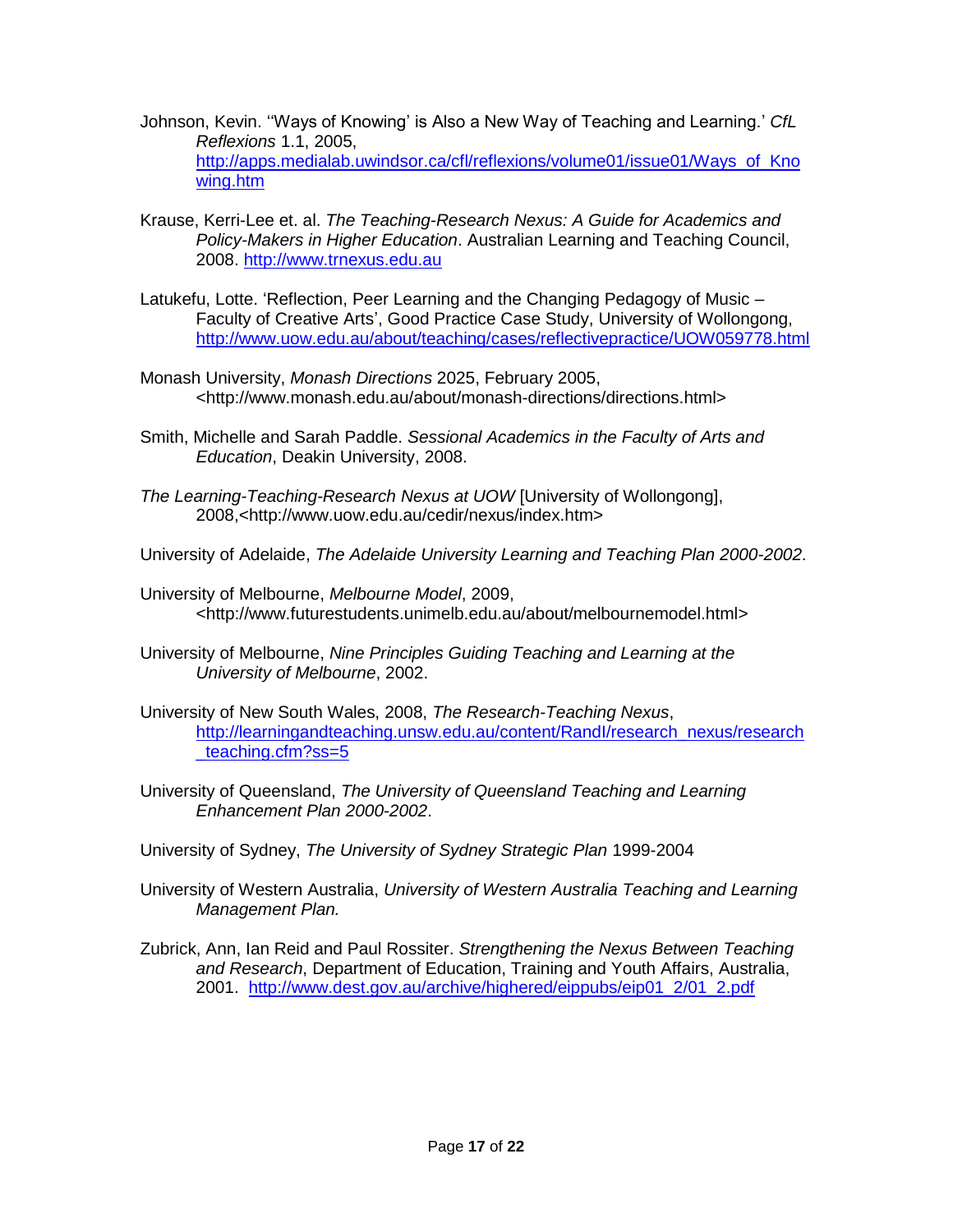## **APPENDIX A**

## **Griffith University Good Practice Guide: Research-Based Learning Strategies for successfully linking teaching and research**

- *1. Draw on personal research in designing and teaching courses*
	- Incorporate current research directly into the curriculum as the focus of an entire course.
	- Refer to your own experience of tackling 'real world' problems in your research as illustrative examples to help students understand ideas, concepts and theories.
	- Illustrate the values, practices and ethics of your discipline by having faculty members, including postgraduate students, discuss their current research projects.
- *2. Place the latest research in the field within its historical context in classroom teaching*
	- Contextualise discussions of current research findings by referring to some of the discredited theories of the past and the passionate debates of the present.
	- Demonstrate the provisional nature of knowledge and its dynamic and evolving nature with an historical perspective showing how current policies and practices have evolved from earlier practices.
- *3. Design learning activities around contemporary research issues*
	- Ask students to explore cutting-edge research problems or to suggest solutions to current real world problems based on their knowledge of the fundamentals of the discipline. Variants of this activity include asking students to:

Investigate the reporting of the status of a current research question in the discipline by comparing media reporting of a study with the official report.

Analyse the methodology and argument presented in a journal article setting out recent research findings.

Conduct a small-scale literature review, leading to a conclusion about the current state of knowledge and further questions to be addressed.

- *4 Teach research methods, techniques and skills explicitly within programs.* 
	- Develop students' understanding of research methodologies during laboratory classes.
	- Design research methodology courses that provide opportunities to apply research skills to authentic research problems.
	- Design assessment tasks within subjects that provide students with opportunities to learn different methods and skills associated with key contemporary research issues.
		- *4. Build small-scale research activities into undergraduate assignments.*
	- Students at all levels can benefit from small-scale research activities that can often be carried out in groups. This mirrors the research culture of working in research teams rather than conducting individual research.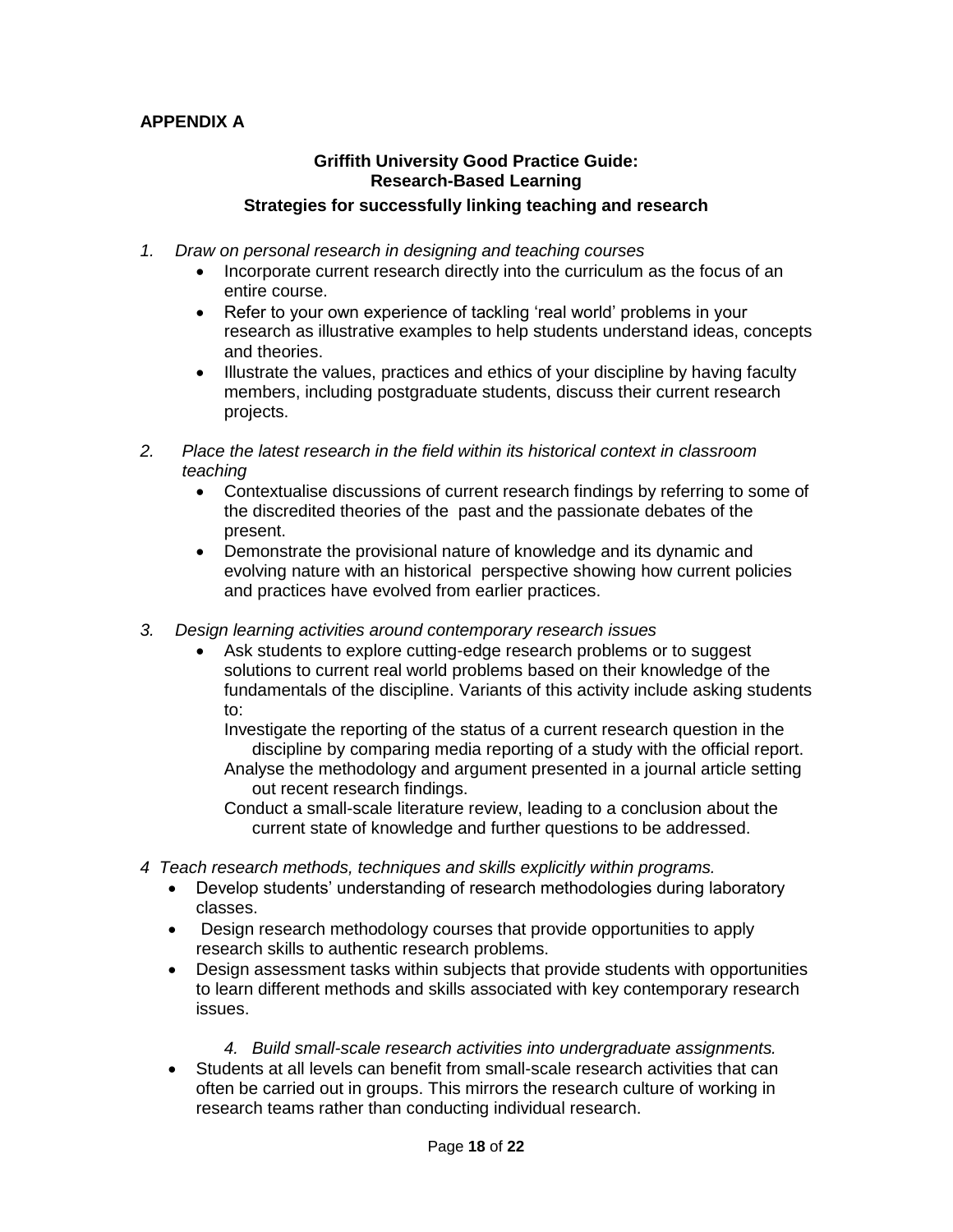- Ask students to analyse research data from existing 'real world' projects.
- Provide students with a research question which requires them to conduct a small-scale literature review, decide on methodology, gather data, write up results and reach conclusions.
- Offer capstone courses that focus on a major project utilising the research skills and disciplinary knowledge acquired in previous semesters.
- *5. Involve students in departmental research projects.* 
	- Give students a self-contained project within a larger project.
	- Organise students to act as research assistants to research higher degree students or faculty members.
	- Organise site visits to university research centres.
- *6. Encourage students to feel part of the research culture of Departments.* 
	- Inform undergraduate students about the research interests and strengths of staff in the Departments in which they are studying.
	- Refer to colleagues' areas of interest and achievements and, where possible, invite them to speak to students about their work.
	- Encourage undergraduate and postgraduate students to attend research seminars by visiting scholars, give papers at conferences, and host student conferences.
- *7. Infuse teaching with the values of researchers.* 
	- Encourage students to understand and aspire to researchers' values such as objectivity, respect for evidence, respect for others' views, tolerance of ambiguity, and analytical rigour, by:

-Modelling researchers' values in classroom interactions

-Talking about the process that researchers go through before their work is published and the number of revisions typically involved.

-Providing structured learning experiences that require students to develop these values, such as, providing research articles presenting opposing arguments on the same topic and asking students to analyse their validity and draw a conclusion.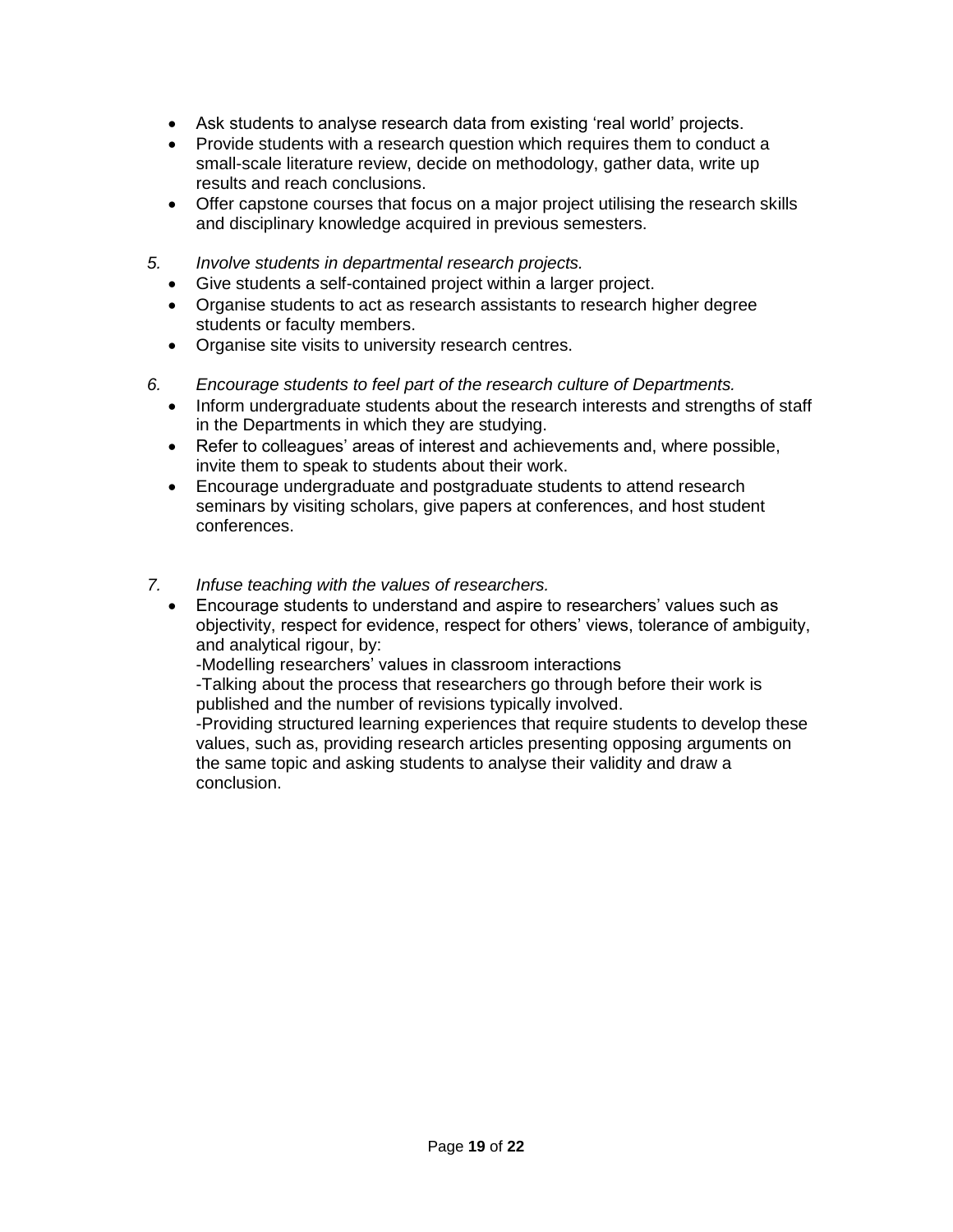## **APPENDIX B**

#### **Articulation of the Learning-Teaching-Research Nexus at UOW**

Through attention to the connections between learning, teaching and research activities at UOW, we: provide students with skills, attitudes and ways of thinking that are valued in both professional and academic careers; stimulate discussion, debate and dissemination of academic ideas, both within the university and beyond; promote understanding of the ways in which researchers work in particular disciplines; encourage students to pursue higher degrees by research.

#### **UOW is committed to strengthening the Learning-Teaching-Research nexus through academic programs and activities that foster:**

#### **Knowledge of current research**

Academics update course and subject materials to reflect current discipline knowledge. Students engage with research findings and literature.

Students discover and discuss new research topics and questions.

#### **Theory and practice of research**

Courses and subjects explore the bases of discipline knowledge.

Courses and subjects address ethical issues in research, including data collection and acknowledgement practices.

Students study the ways in which researchers work and examine the nature and use of specific methods.

Students undertake research activities to develop their research skills.

#### **Critical thinking and enquiry**

Courses and subjects include activities on problem solving, enquiry, analysis, reflection and critical thinking.

Students question knowledge in the disciplines and discuss competing perspectives in the field of study.

#### **Engagement in the scholarly community**

Courses and subjects introduce students to the work of faculty researchers. Academics share their interest and enthusiasm for research as part of teaching.

Students attend faculty seminars and workshops.

Students collaborate with other students and with academics on research projects. Academics encourage students to undertake further research.

#### **Reflective practice**

Students reflect on what and how they learn.

Academics apply current theories of student learning.

Academics undertake and disseminate research about learning and teaching (scholarship of teaching and learning).

Academics reflect on their teaching and research practices and interconnections.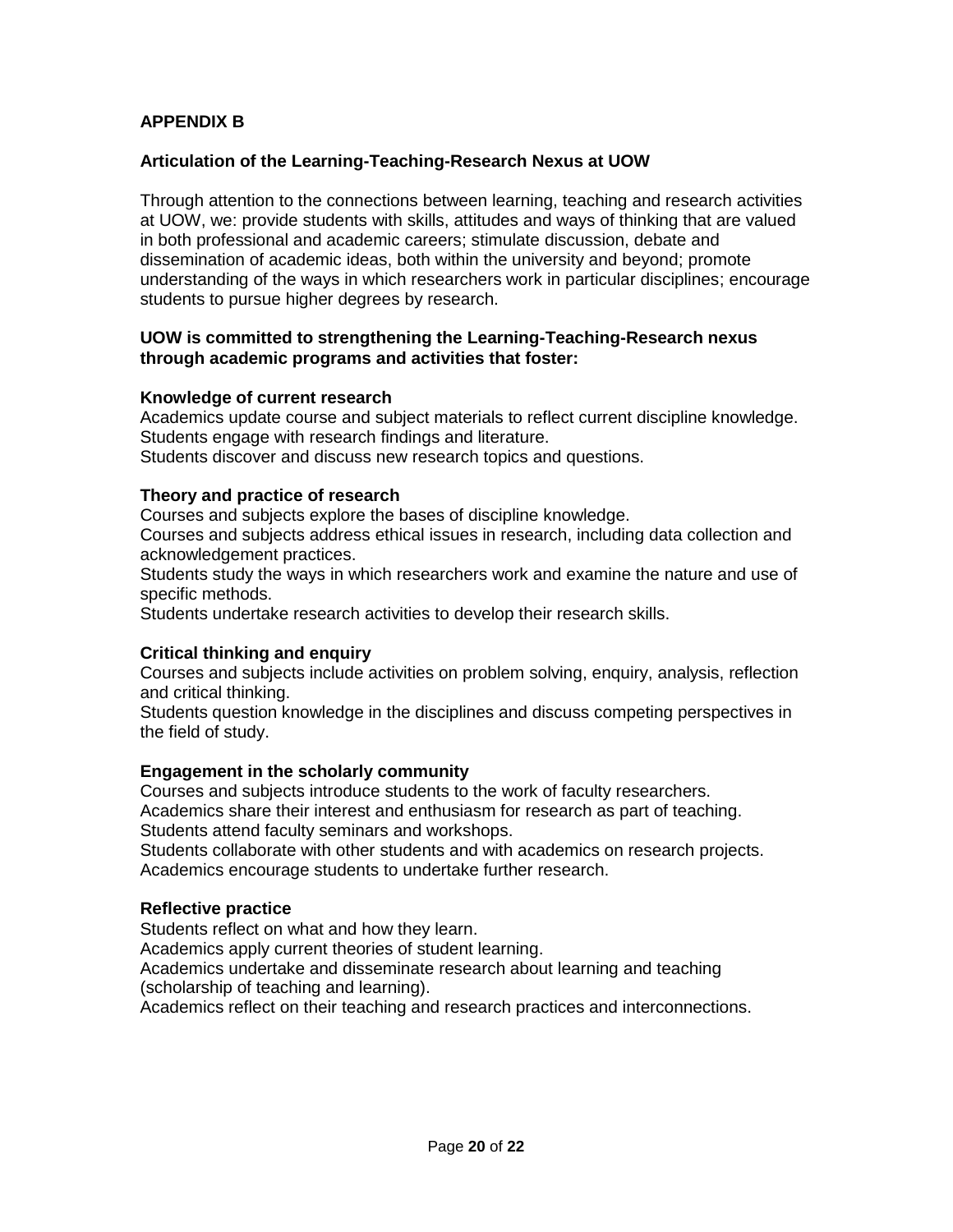#### **Questions for academic leaders and curriculum designers on the TRN within faculties and departments**

(Source: Jenkins, Healey & Zetter (2007))

#### **Curriculum and research-based learning**

- What is your departmental (and disciplinary) understanding or conception of research 'led', 'based' or 'informed' learning?
- What forms of pedagogy and their assessment do you consider appropriate to support these conception
- Can you clearly identify where research-based learning is integrated in the program?
- Where is current research in your field presented in the program? Check your:
	- o program design and program outcomes
	- o curriculum content and delivery in the modules
	- o assessment methods
- Where are research methods/skills/ethics taught and practiced? Is this progressive? Is a variety of appropriate skills/methods delivered?
- Is the research knowledge/skills the student will have acquired made clear in the module learning outcomes?
- Can/do students participate in departmental research projects as eg research assistants?
- Where is the scope for students to conduct independent research in their programs? and in what ways do the programs allow progression?
- How are research skills and the links between teaching and research embedded in monitoring and review of modules and programs?
- How are students supported in making explicit how this research training/knowledge supports their employability?
- How are undergraduate students made aware of postgraduate research opportunities?

#### **Management, organisational structure and staffing at departmental level**

- How does the department's learning and teaching strategy articulate research and teaching/learning links?
- How does the department's research strategy articulate teaching and research/learning links?
- How are the teaching and research activities, organised, motivated and resourced? Are they managed for mutual engagement? Are (all) researchers involved in teaching? How are 'non-research active' teaching staff mentored and encouraged to develop a research/scholarly profile, and valued for their particular contributions to the nexus?
- How do research teams and course teaching teams link with each other? How are these links facilitated?
- Are research 'clusters' also 'teaching teams'?